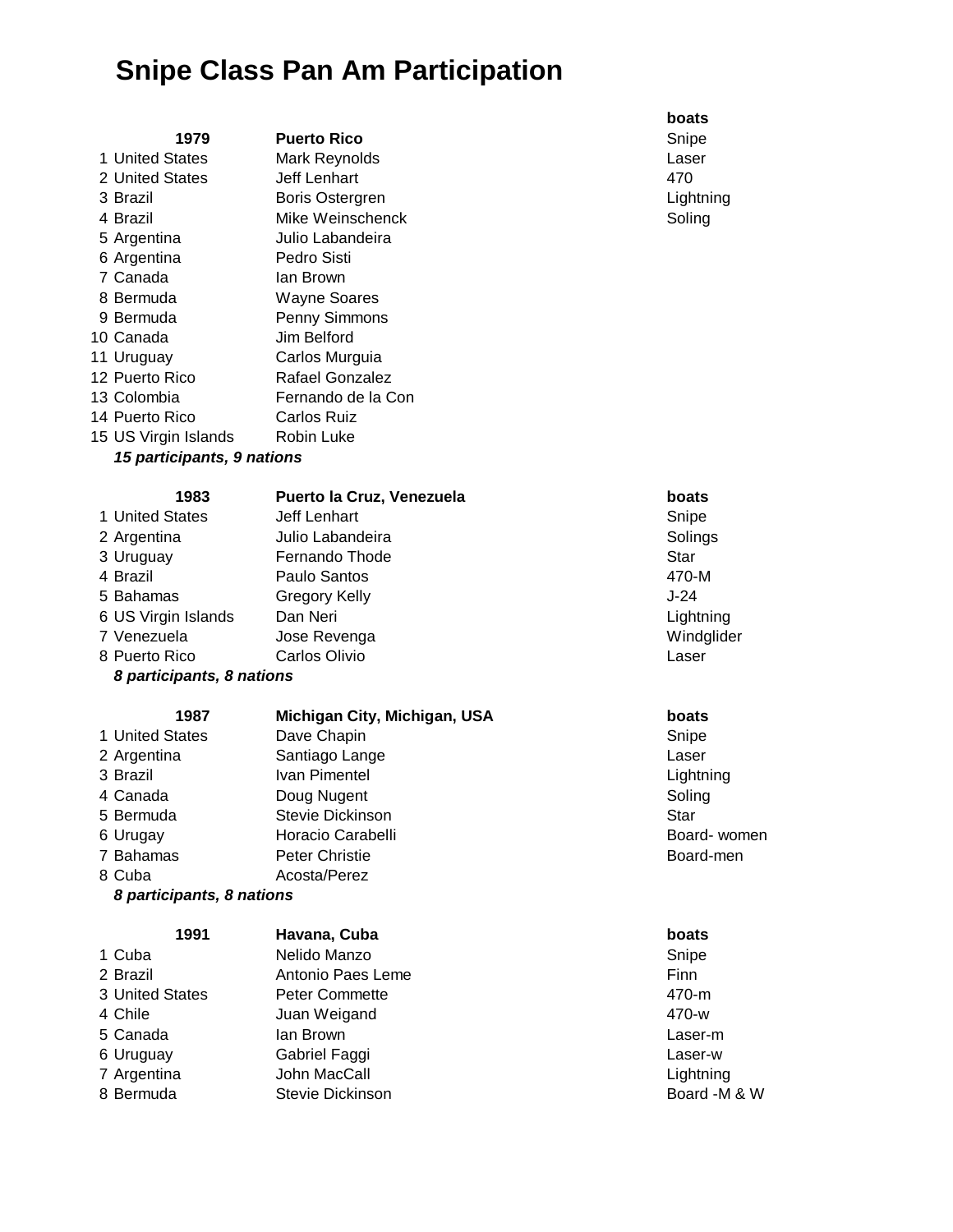### *8 participants, 8 nations*

| 1995                      | Mar del Plata, Argentina  | boats               |
|---------------------------|---------------------------|---------------------|
| 1 Cuba                    | Nelido Manzo              | Snipe               |
| 2 Uruguay                 | Ricardo Fabini            | $J-24$              |
| 3 Argentina               | Guilllermo Parada         | 470-m               |
| 4 Brazil                  | Alejandro Paradeda        | 470-w               |
| 5 United States           | Doug Hart                 | Europe              |
| 6 Canada                  | Dirk Kneulman             | Laser               |
| 7 Puerto Rico             | Antonio Mari              | Laser Radial        |
| 8 Bermuda                 | Stevie Dickinson          | Lightning           |
| 8 participants, 8 nations |                           | Board - M&W         |
| 1999                      | Gimli, Canada             | boats               |
| 1 Cuba                    | Nelido Manzo              | Snipe               |
| 2 Brazil                  | Alexandre Paradeda        | Lightning           |
| 3 Argentina               | Luis Soubie               | Europe              |
| 4 Uruguay                 | Ricardo Fabini            | Finn                |
| 5 United States           | <b>Henry Filter</b>       | Hobie 16            |
| 6 Canada                  | Dirk Kneulman             | Laser               |
| 7 Bahamas                 | Jimmie Lowe               | Laser radial        |
| 8 Chile                   | Jorge Gonzalez            | Sunfish             |
| 8 participants, 8 nations |                           | Board M&W           |
| 2003                      | <b>Dominican Republic</b> | boats               |
| 1 Brazil                  | <b>Bruno Amorim</b>       | Snipe               |
| 2 Cuba                    | Nelido Manso              | Hobie 16            |
| 3 Uruguay                 | Santiago Silviera         | Laser               |
| 4 United States           | <b>Henry Filter</b>       | <b>Laser Radial</b> |
| 5 Argentina               | Luis Calabrese            | Sunfish             |
| 6 Canada                  | Mike Dinsdale             | $J-24$              |
| 7 Bahamas                 | Jimmie Lowe               | Board M&W           |
| 8 Colombia                | Juan Higuera              |                     |
| 8 participants, 8 nations |                           |                     |
| 2009                      | Rio de Janeiro, Brazil    | boats               |
| 1 Brazil                  | Alexandre Paradeda        | Snipe               |

2 Uruguay Pablo Defazio **Materiale 16** Hobie 16 Mexico Jorge Murrieta Laser 4 United States Augie Diaz **Augie Diaz Augie Augie Augie Augie Augie Augie Augie Augie Augie Augie Augie Augie Augie Augie Augie Augie Augie Augie Augie Augie Augie Augie Augie Augie Augie Augie Augie Augie Augie Augie Aug** 5 Argentina **Adrian Marcatelli** Sunfish **Sunfish**  Cuba Michel Leyva J-24 7 Bermuda Stevie Dickinson Board M&W Canada Craig Noakes 9 Bahamas Robert Dunkley 10 Chile Carlos Schaumann

## *10 participants, 10 nations*

| 2011            | Guadalajara, Mexico             | boats |
|-----------------|---------------------------------|-------|
| 1 Brazil        | Alexandre Tinoco/Gabriel Borges | Snipe |
| 2 United States | Augie Diaz/Kathleen Tocke       | Hobie |
| 3 Uruguay       | Pablo Defazio/Manfredo Finck    | Laser |
| 4 Puerto Rico   | Raul Rios/Marco Texidor         | Laser |
|                 |                                 |       |

Laser Radial